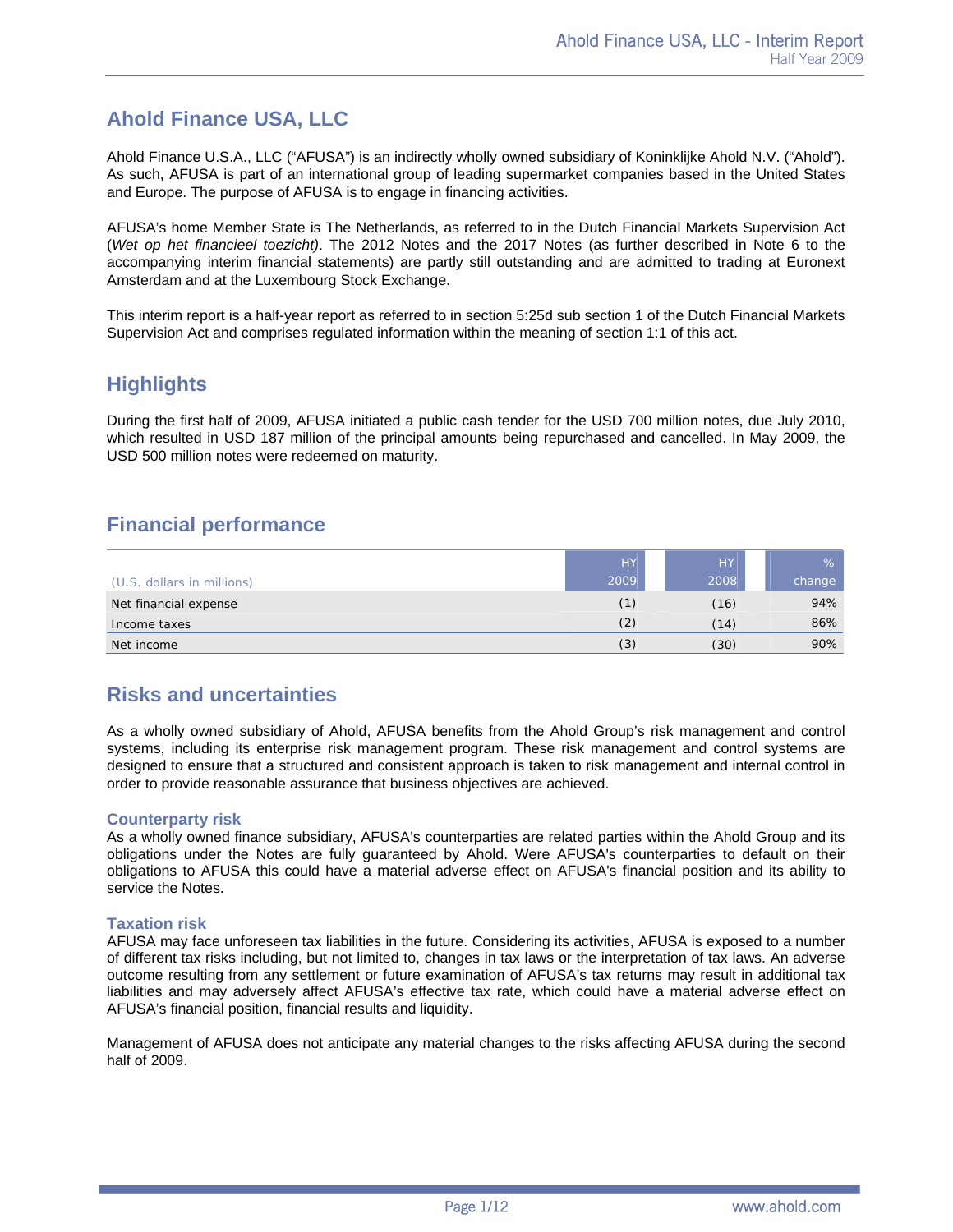# **Auditors' involvement**

The content of this interim report has not been audited or reviewed by an external auditor.

## **Declarations**

The managers of AFUSA hereby declare that, to the best of their knowledge, the half-year financial statements included in this interim report, which have been prepared in accordance with IAS 34, "Interim Financial Reporting", give a true and fair view of the assets, liabilities, financial position and profit or loss of AFUSA, and the half-year management report included in this interim report includes a fair review of the information required pursuant to section 5:25d, subsection 8 of the Dutch Financial Markets Supervision Act.

#### **Management**

Kimberly Ross (President and CEO) Guy Thomson (Treasurer and CFO)

**Ahold Press Office: +31 (0)20 509 5291**

# **Cautionary notice**

This interim report includes forward-looking statements, which do not refer to historical facts but refer to expectations based on management's current views and assumptions and involve known and unknown risks and uncertainties that could cause actual results, performance or events to differ materially from those included in such statements. These forward-looking statements include, but are not limited to, statements as to counterparty risks and taxation risks. These forward-looking statements are subject to risks, uncertainties and other factors that could cause actual results to differ materially from future results expressed implied by the forward-looking statements. Many of these risks and uncertainties relate to factors that are beyond Ahold Finance U.S.A., LLC's or its parent company Koninklijke Ahold N.V.'s ability to control or estimate precisely, such as the effect of general economic or political conditions, fluctuations in exchange rates or interest rates, increases or changes in competition, the ability to implement and complete successfully its plans and strategies, the benefits from and resources generated by plans and strategies being less than or different from those anticipated, changes in liquidity needs, the actions of competitors and third parties and other factors discussed in Ahold's public filings. Readers are cautioned not to place undue reliance on these forward-looking statements, which speak only as of the date of this interim report. Neither Ahold Finance U.S.A., LLC nor Koninklijke Ahold N.V. assumes any obligation to update any public information or forward-looking statements (referred to) in this report to reflect subsequent events or circumstances, except as may be required by securities laws.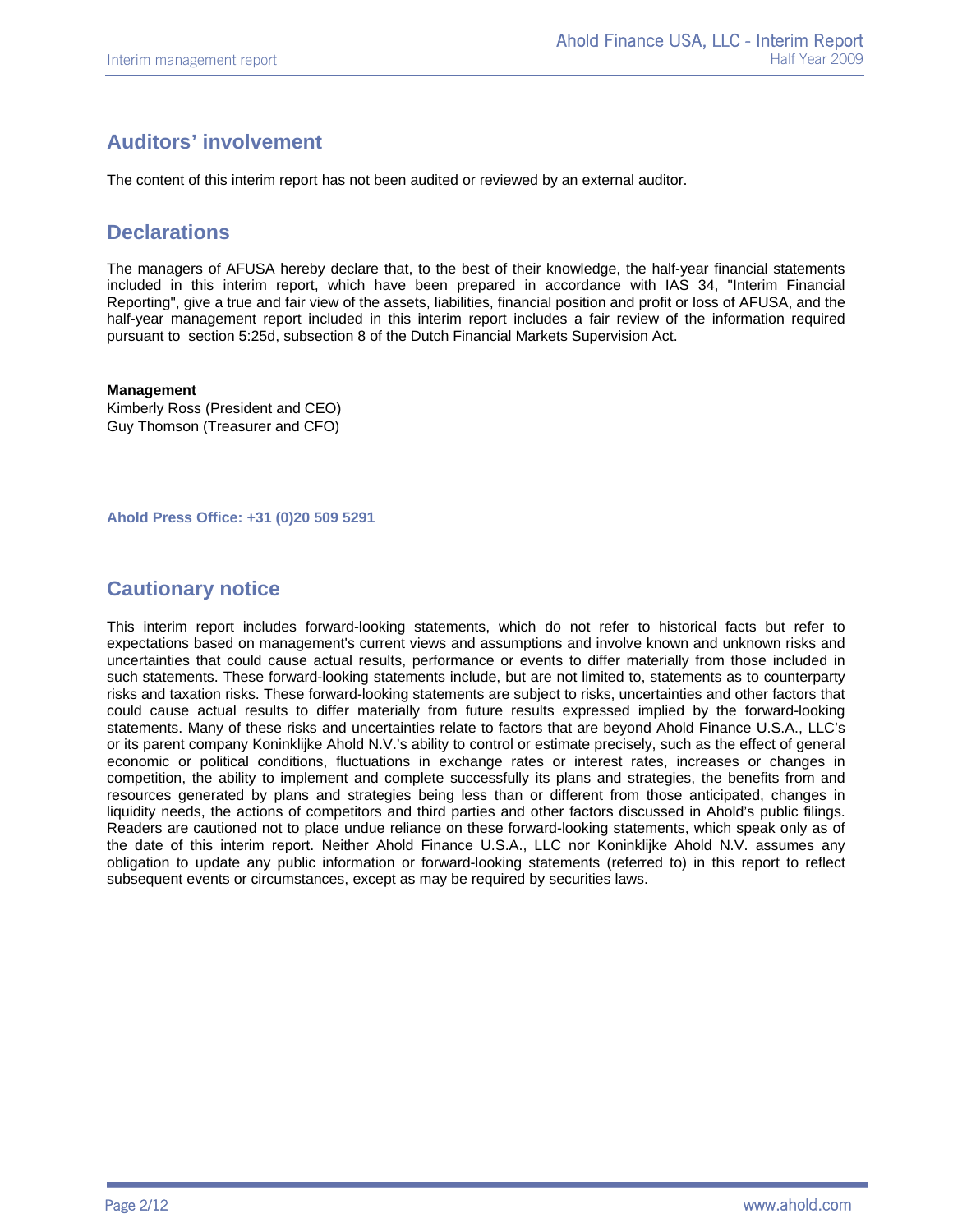## **Interim income statement**

(unaudited)

|                                                | <b>Note</b> | <b>HY</b> | <b>HY</b> |
|------------------------------------------------|-------------|-----------|-----------|
| (U.S. dollars in millions)                     |             | 2009      | 2008      |
|                                                |             |           |           |
| Net financial expense                          | 3           |           | (16)      |
| Income before income taxes                     |             | (1)       | (16)      |
| Income taxes                                   | 4           | (2)       | (14)      |
| Net income attributable to common shareholders |             | (3)       | (30)      |

## **Interim statement of comprehensive income**

(unaudited)

| (U.S. dollars in millions)                                     | <b>HY</b><br>2009 | <b>HY</b><br>2008        |
|----------------------------------------------------------------|-------------------|--------------------------|
|                                                                |                   |                          |
| Net income                                                     | (3)               | (30)                     |
| Cash flow hedges:                                              |                   |                          |
| Fair value gains in the year                                   | 8                 | 38                       |
| Transfers to net income                                        | 5                 | (49)                     |
| Income taxes                                                   | (3)               | $\overline{\phantom{a}}$ |
| Other comprehensive income (loss)                              | 10                | (11)                     |
|                                                                |                   |                          |
| Total comprehensive income attributable to common shareholders | 7                 | (41)                     |

## **Interim statement of changes in equity**

(unaudited)

|                             | <b>Share</b>             | Additional               | Cash flow | Other                    | Retained     | Equity          |
|-----------------------------|--------------------------|--------------------------|-----------|--------------------------|--------------|-----------------|
|                             | capital                  | paid-in                  | hedging   | reserves                 | earnings /   | attributable to |
|                             |                          | capital                  | reserve   |                          | (Accumulated | common          |
| (U.S. dollars in millions)  |                          |                          |           |                          | deficit)     | shareholders    |
| Balance as of December 30,  |                          |                          |           |                          |              |                 |
| 2007                        |                          | 100                      |           | (2)                      | 22           | 120             |
| Total comprehensive income  |                          |                          | (11)      |                          | (30)         | (41)            |
| Capital contribution        |                          | 116                      |           | $\overline{\phantom{a}}$ |              | 116             |
| Balance as of July 13, 2008 | $\overline{\phantom{0}}$ | 216                      | (11)      | (2)                      | (8)          | 195             |
|                             |                          |                          |           |                          |              |                 |
| Balance as of December 28,  |                          |                          |           |                          |              |                 |
| 2008                        |                          | 216                      | (2)       | (2)                      | 38           | 250             |
| Total comprehensive income  |                          | $\overline{\phantom{a}}$ | 10        |                          | (3)          |                 |
| Balance as of July 12, 2009 |                          | 216                      | 8         | (2)                      | 35           | 257             |
|                             |                          |                          |           |                          |              |                 |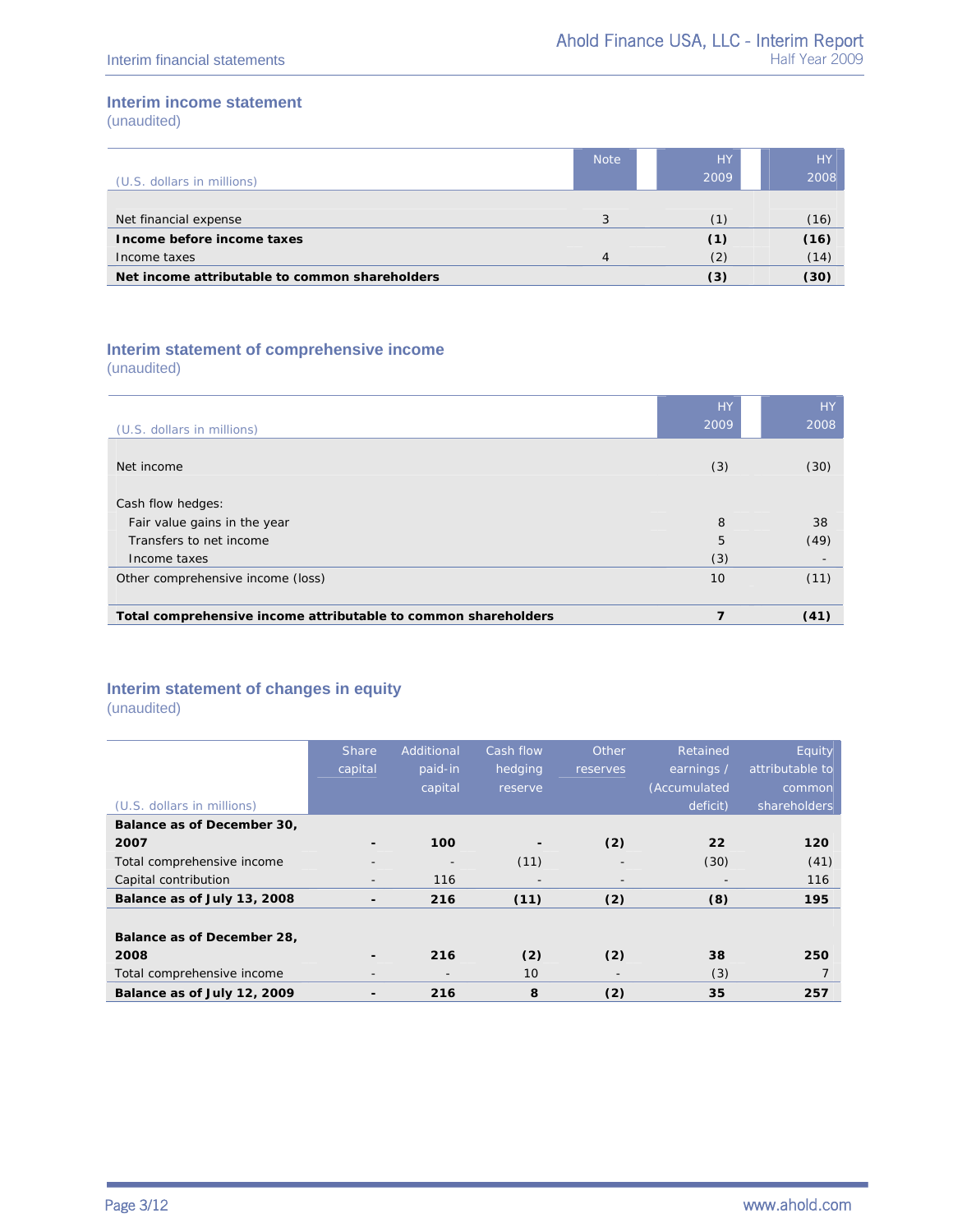## **Interim balance sheet**

(unaudited)

|                                            | <b>Note</b>    | <b>July 12,</b> | December 28, |
|--------------------------------------------|----------------|-----------------|--------------|
| (U.S. dollars in millions)                 |                | 2009            | 2008         |
| <b>Assets</b>                              |                |                 |              |
| Loans to related parties                   | 5              | 2,413           | 2,913        |
| Other non-current financial assets         | 5, 6           | 415             | 364          |
| Total non-current assets                   |                | 2,828           | 3,277        |
|                                            |                |                 |              |
| Interest receivable                        | 5              | 5               |              |
| Total current assets                       |                | 5               |              |
|                                            |                |                 |              |
| <b>Total assets</b>                        |                | 2,833           | 3,277        |
|                                            |                |                 |              |
| <b>Equity and liabilities</b>              |                |                 |              |
| Equity attributable to common shareholders | $\overline{7}$ | 257             | 250          |
|                                            |                |                 |              |
| Notes payable                              | 6              | 1,936           | 2,087        |
| Loans from related parties                 | 6              | 204             |              |
| Deferred tax liabilities                   | $\overline{4}$ | 16              | 10           |
| Total non-current liabilities              |                | 2,156           | 2,097        |
|                                            |                |                 |              |
| Notes payable                              | 6              |                 | 500          |
| Loans from related parties                 | 6              | 345             | 345          |
| Accounts payable                           | 6              | 27              | 2            |
| Interest payable                           | 6              | 48              | 83           |
| <b>Total current liabilities</b>           |                | 420             | 930          |
|                                            |                |                 |              |
| <b>Total equity and liabilities</b>        |                | 2,833           | 3,277        |

## **Interim statement of cash flows**

(unaudited)

|                                                                 | <b>Note</b> | <b>HY</b>                | <b>HY</b> |
|-----------------------------------------------------------------|-------------|--------------------------|-----------|
| (U.S. dollars in millions)                                      |             | 2009                     | 2008      |
|                                                                 |             |                          |           |
| Interest received and paid on loans to and from related parties |             | 72                       | 128       |
| Interest paid on notes                                          |             | (128)                    | (119)     |
| Changes in loans and receivables to and from related parties    |             | 730                      | 323       |
| Changes in derivatives                                          |             | 12                       | (456)     |
| Income taxes (paid) received - net                              |             |                          | 8         |
| Net cash from operating activities                              |             | 687                      | (116)     |
|                                                                 |             |                          |           |
| Repayments of notes                                             | 6           | (687)                    |           |
| Capital contribution                                            | 7           |                          | 116       |
| Net cash from financing activities                              |             | (687)                    | 116       |
|                                                                 |             |                          |           |
| Net increase (decrease) in cash and cash equivalents            |             |                          |           |
| Cash and cash equivalents at beginning of period                |             | $\overline{\phantom{a}}$ |           |
| Cash and cash equivalents at end of period                      |             |                          |           |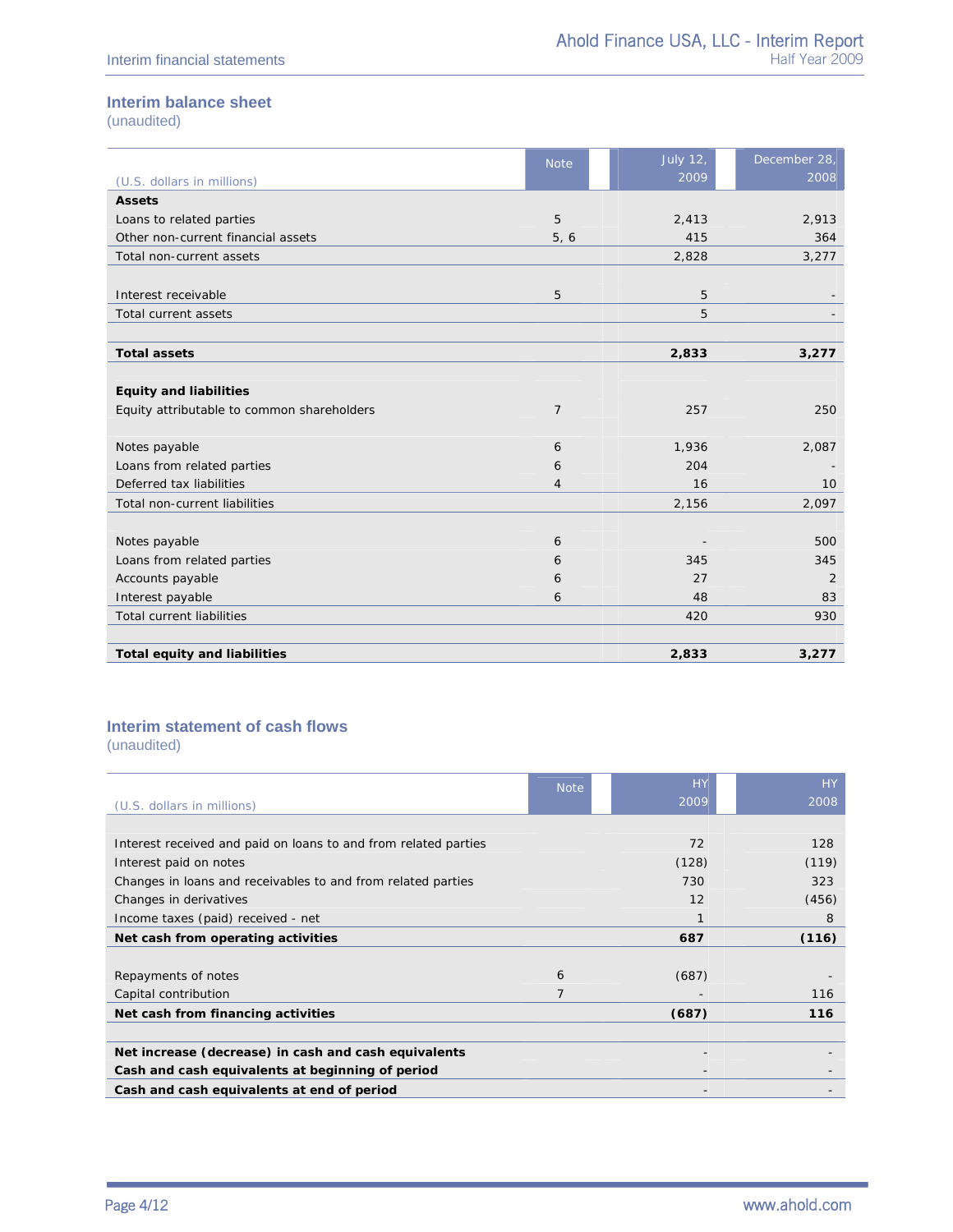## **Notes to the interim financial statements**

## **1. AFUSA and its operations**

AFUSA (or the "Company") is a limited liability company duly organized and validly existing under the laws of Delaware (in the United States), having its statutory seat in Delaware and having its principal place of business in Amsterdam, The Netherlands. AFUSA was formed on December 18, 2001 and is governed by its operating agreement, which was lastly amended and restated on June 20, 2002. Until April 24, 2002, AFUSA was known as "Ahold Finance U.S.A., Inc.". On April 24, 2002, Ahold Finance U.S.A., Inc. merged into Ahold International Finance LLC and changed its name to Ahold Finance U.S.A., LLC.

The purpose of AFUSA is to engage in financing activities, and any other lawful business activity in connection with the foregoing.

The parent company of AFUSA is Ahold Finance Company N.V. ("AFC") and AFUSA's ultimate controlling entity is Ahold.

## **2. Accounting policies**

#### **Basis of preparation**

These interim financial statements are AFUSA's first financial statements prepared in accordance with International Financial Reporting Standards ("IFRS") as required pursuant to changes to the Dutch Financial Markets Supervision Act, which came into force on January 1, 2009.

These interim financial statements have been prepared in accordance with IAS 34 "Interim Financial Reporting". The accounting policies applied by AFUSA are fully compliant with the standards and interpretations issued by the International Accounting Standards Board (the "IASB") and the International Financial Reporting Interpretations Committee (the "IFRIC") - effective for the first half-year 2009. The Company has not opted to utilize the IAS39 carve out as permitted by the European Union. Historical cost is used as the measurement basis unless otherwise indicated.

AFUSA's reporting calendar is based on Ahold's reporting calendar and consists of 13 periods of four weeks, with the half-year ("HY") 2009 comprising 28 weeks, and ending on July 12, 2009 (HY 2008: 28 weeks ending on July 13, 2008).

#### **Significant accounting policies**  *Foreign currency translation*

The financial statements of AFUSA are prepared in its functional currency, U.S. dollar ("USD" or "\$"), which is determined based on the primary economic environment in which AFUSA operates. Transactions in currencies other than the U.S. dollar are recorded at the rates of exchange prevailing at the transaction dates. At each balance sheet date, monetary items denominated in foreign currencies are translated into U.S. dollars at the then prevailing rates. Exchange differences arising on the settlement of monetary items, and on the translation of monetary items, are included in net income for the period.

#### *Income taxes*

Income tax expense represents the sum of current and deferred tax. Income tax is recognized in the income statement except to the extent that it relates to items recognized directly in equity. Current tax expense is based on the best estimate of taxable income for the year, using tax rates that have been enacted or substantively enacted at the balance sheet date, and adjustments for current taxes payable (receivable) for prior years. Deferred tax is the tax expected to be payable or recoverable on differences between the carrying amounts of assets and liabilities and the corresponding tax basis used in the computation of taxable income. Deferred tax assets and liabilities are generally recognized for all temporary differences. Deferred tax is calculated at the tax rates that are expected to apply in the period when the liability is settled or the asset is realized.

Deferred tax assets, including deferred tax assets for tax loss carryforward positions and tax credit carryforward positions, are recognized to the extent that it is probable that future taxable income will be available against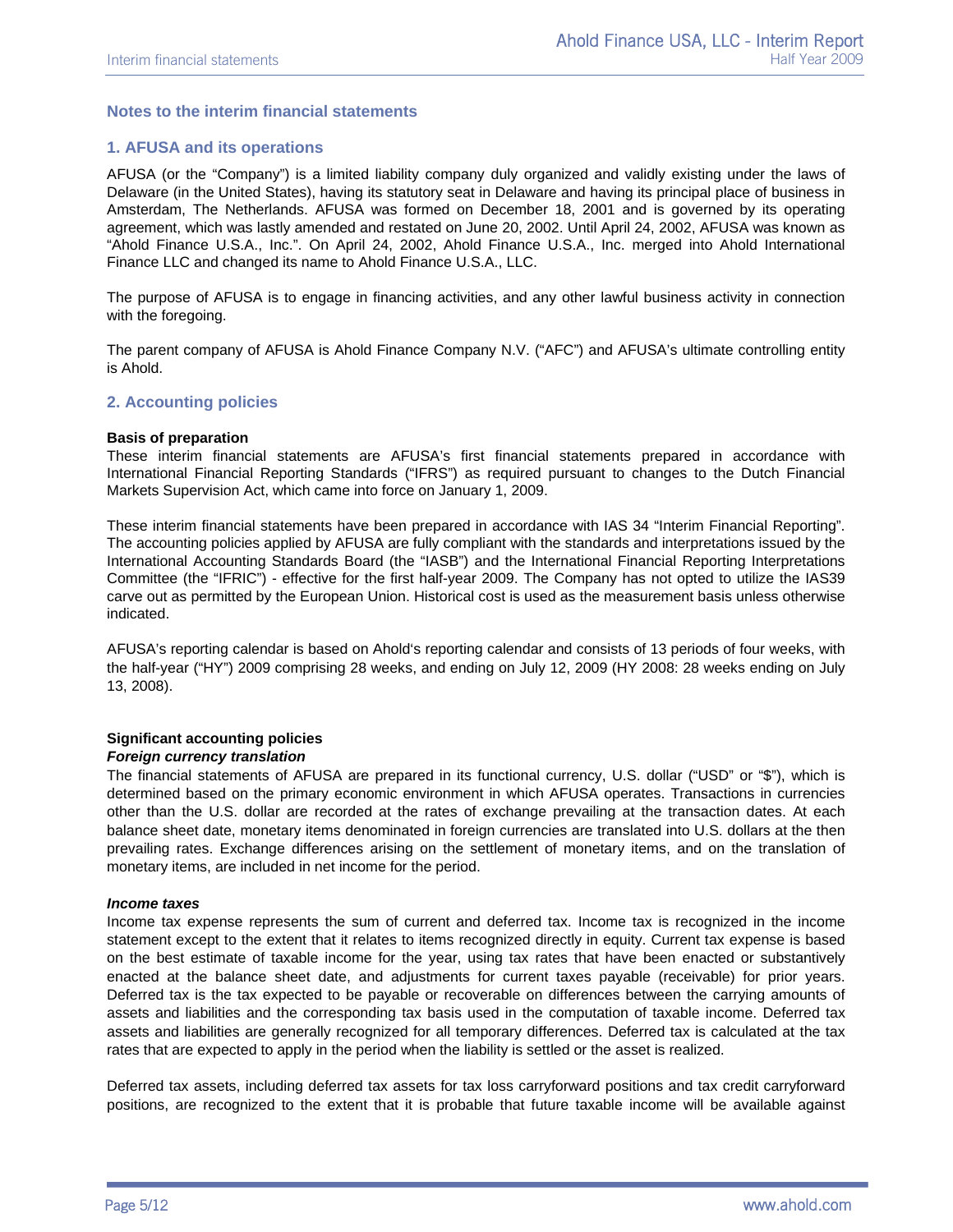temporary differences, unused tax losses or unused tax credits can be utilized. The carrying amount of deferred tax assets is reviewed at each balance sheet date and reduced to the extent that it is no longer probable that sufficient taxable income will be available to allow all or part of the asset to be recovered.

Deferred tax assets and liabilities are not discounted. Deferred income tax assets and liabilities are offset in the balance sheet when there is a legally enforceable right to offset current tax assets against current tax liabilities and when the deferred income taxes relate to income taxes levied by the same fiscal authority. Current income tax assets and liabilities are offset in the balance sheet when there is a legally enforceable right to offset and when the Company intends either to settle on a net basis, or to realize the asset and settle the liability simultaneously.

The ultimate tax effects of some transactions can be uncertain for a considerable period of time, requiring management to estimate the related current and deferred tax positions. The Company recognizes liabilities for uncertain tax positions when it is more likely than not that additional tax will be due. These liabilities are presented as current income taxes payable, except in the event that prior tax losses are being carried forward to be used to offset future taxes that will be due; in that instance the liabilities are presented as a reduction to deferred tax assets.

#### *Financial assets and liabilities*

Financial assets and liabilities are recognized when the Company becomes a party to the contractual provisions of a financial instrument. Financial assets are derecognized when the rights to receive cash flows from the financial assets expire, or if the Company transfers the financial asset to another party and does not retain control or substantially all risks and rewards of the asset. Financial liabilities are derecognized when the Company's obligations specified in the contract expire or are discharged or cancelled.

At initial recognition, management classifies its financial assets as either (i) at fair value through profit or loss or (ii) loans and receivables, depending on the purpose for which the financial assets were acquired. Financial assets are initially recognized at fair value. For instruments not classified as at fair value through profit or loss, any directly attributable transaction costs are initially recognized as part of the asset value. Directly attributable transaction costs related to financial assets at fair value through profit or loss are expensed when incurred.

#### *Loans and receivables*

Loans and receivables are non-derivative financial assets with fixed or determinable payments that are not quoted in an active market. They are carried at amortized cost using the effective interest method, less any impairment losses. They are included in current assets, except for loans and receivables with maturities greater than 12 months after the balance sheet date.

#### *Loans and short-term borrowings*

Loans and short-term borrowings are recognized initially at fair value, net of transaction costs incurred. Loans and short-term borrowings are subsequently stated at amortized cost. Any difference between the proceeds and redemption value is recognized in the income statement over the period of the loans and short-term borrowings using the effective interest method. Loans are classified as current liabilities unless the Company has an unconditional right to defer settlement of the liability for at least 12 months after the balance sheet date.

## *Derivative financial instruments*

All derivative financial instruments are recognized initially on a settlement date basis and subsequently remeasured at fair value. Gains and losses resulting from the fair value remeasurement are recognized in the income statement as fair value gains (losses) on financial instruments, unless the derivative qualifies and is effective as a hedging instrument in a designated hedging relationship. In order for a derivative financial instrument to qualify as a hedging instrument for accounting purposes, the Company must document (i) at the inception of the transaction the relationship between the hedging instrument and the hedged item, as well as its risk management objectives and strategy for undertaking various hedging transactions and (ii) its assessment, both at hedge inception and on an ongoing basis, of whether the derivative that is used in the hedging transaction is highly effective in offsetting changes in fair values or cash flows of hedged items. Derivatives are classified as held for trading unless they are designated as hedges. Derivatives that are designated as hedges are accounted for as either cash flow hedges or fair value hedges.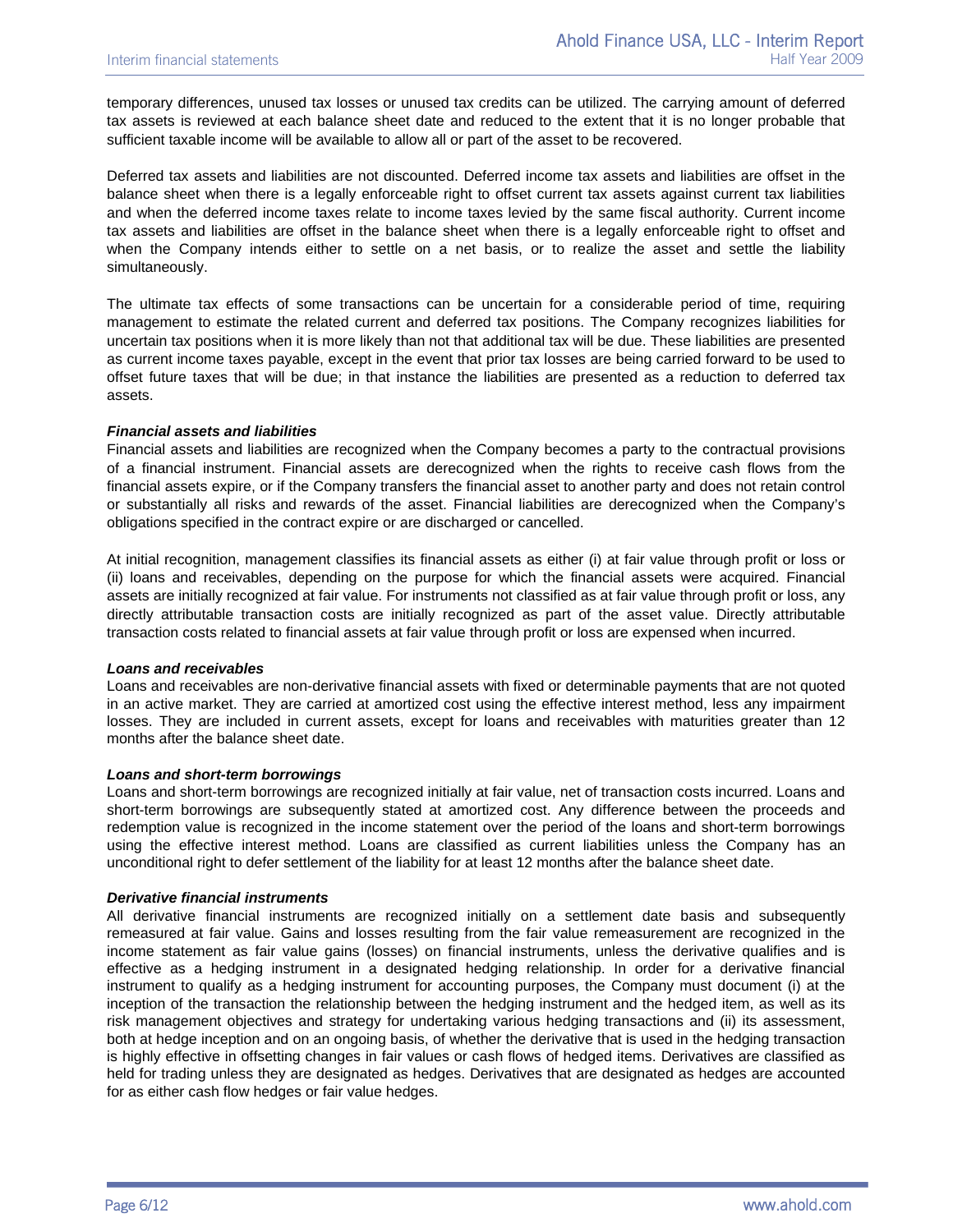The effective portion of changes in the fair value of derivatives that are designated and qualify as cash flow hedges are recognized initially in the cash flow hedging reserve, a separate component of equity. The gain or loss relating to the ineffective portion is recognized immediately in the income statement. Amounts accumulated in equity are reclassified into the income statement in the same period in which the related exposure impacts the income statement. When a cash flow hedge no longer meets the criteria for hedge accounting, any cumulative gain or loss existing in equity at that time remains in equity and is recognized when the forecasted transaction is ultimately recognized in the income statement. When a forecasted transaction is no longer expected to occur, the cumulative gain or loss existing in equity is immediately recognized in the income statement.

The Company does not have any derivative instruments that are designated as fair value hedges for accounting purposes.

#### *Equity*

Equity instruments issued by the Company are recorded at the value of proceeds received.

## **3. Net financial expense**

|                                                    | <b>HY</b> | <b>HY</b> |
|----------------------------------------------------|-----------|-----------|
| (U.S. dollars in millions)                         | 2009      | 2008      |
| Interest income                                    | 89        | 95        |
| Interest expense                                   | (96)      | (99)      |
| Gain (loss) on foreign exchange                    | (39)      |           |
| Fair value gains (losses) on financial instruments | 55        | (13)      |
| Other financial expense                            | (10)      |           |
| Net financial expense                              | (1)       | (16)      |

Interest income and interest expense originate from financial assets and financial liabilities measured at amortized cost (mainly notes and loans from related parties).

The losses on foreign exchange in 2009 mainly include a foreign exchange translation loss on the GBP 250 million notes. This is partly offset by fair value changes of the related GBP 250 million swaps, which do not qualify for hedge accounting treatment, and which are recorded in fair value gains (losses) on financial instruments.

Other financial expense primarily consists of a one time loss of USD 10 million incurred on the buyback of certain notes. For more information, see Note 6.

#### **4. Income taxes**

#### *Income taxes*

The following table specifies the current and deferred tax components of income taxes in the income statement:

|                            | <b>HY</b> | HY.  |
|----------------------------|-----------|------|
| (U.S. dollars in millions) | 2009      | 2008 |
| Total current tax expense  | -         |      |
| Total deferred tax expense | (2        | (14) |
| Total income taxes         |           | (14) |

#### *Effective income tax rate*

AFUSA's management moved from the United States to the Netherlands on January 1, 2008 and, therefore, AFUSA became a Dutch resident tax payer as of that date. AFUSA's effective tax rates in the income statement differed from the statutory income tax rate of the Netherlands of 25.5% in both 2009 and 2008. The following table reconciles these statutory income tax rates with the effective tax rates in the income statement: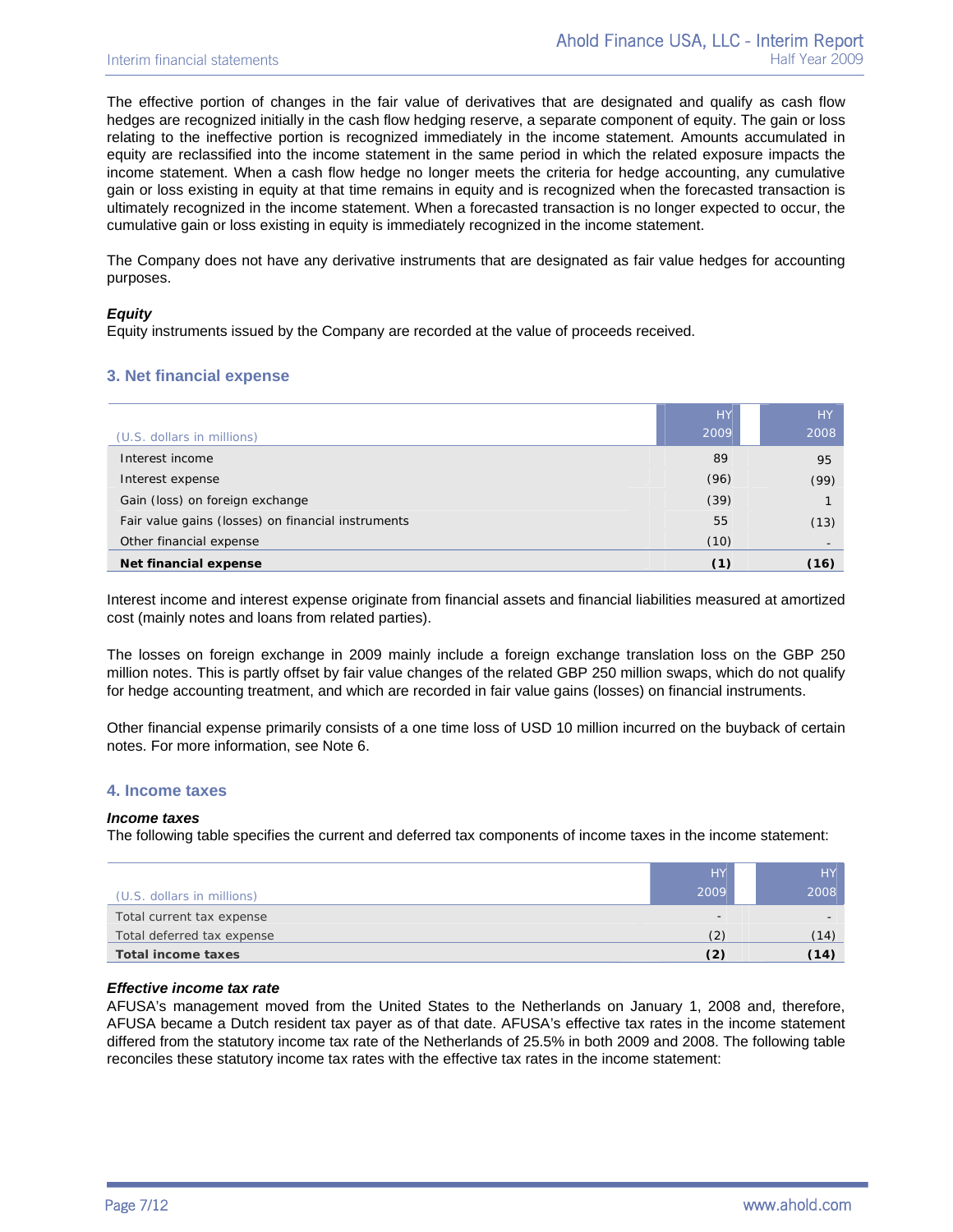|                                                      | 2009       |       | 2008       |            |
|------------------------------------------------------|------------|-------|------------|------------|
|                                                      | \$ million | $\%$  | \$ million | $\%$       |
| Income before income taxes                           | (1)        |       | (16)       |            |
| Income tax expense at statutory tax rates            | $\sim$     | 25.5% | 4          | 25.5%      |
| Adjustments to arrive at effective income tax rates: |            |       |            |            |
| Financing and related costs <sup>1</sup>             | (2)        | n/m   | (18)       | $(115)$ %  |
| <b>Total income taxes</b>                            | (2)        | n/m   | (14)       | $(93.7)$ % |

<sup>1</sup> Financing and related costs include in 2008 a one-time Dutch tax effect as a consequence of the movement of AFUSA's effective management from the United States to the Netherlands on January 1, 2008.

#### *Deferred income tax*

Significant components of deferred income tax assets and liabilities as of July 12, 2009 and December 28, 2008, are as follows:

|                                             | <b>Balance sheet</b> |              | Income statement |                |
|---------------------------------------------|----------------------|--------------|------------------|----------------|
|                                             | <b>July 12,</b>      | December 28, | HY 2009          | <b>HY 2008</b> |
| (U.S. dollars in millions)                  | 2009                 | 2008         |                  |                |
| Tax losses and tax credits                  | 5                    |              | 5                | 4              |
| Total recognized tax losses and tax credits | 5                    |              | 5                | 4              |
| Total net tax assets position               | 5                    |              | 5                |                |
| <b>Derivatives</b>                          | 14                   |              | (4)              |                |
| Other                                       | 7                    | 4            | (3)              | (18)           |
| Total deferred tax liabilities              | 21                   | 11           | (7)              | (18)           |
| Deferred income tax benefit/ (expense)      |                      |              | (2)              | (14)           |
| Net deferred tax assets / (liabilities)     | (16)                 | (10)         |                  |                |

Significant judgment is required in determining whether deferred tax assets are realizable. AFUSA makes such judgment on the basis of expected taxable profits arising from the reversal of recognized deferred tax liabilities and on the basis of budgets, cash flow forecasts and impairment models. Where utilization is not considered probable, deferred tax assets are not recognized.

As per July 12, 2009, AFUSA had an operating loss carry forward available in the amount of USD 21 million (recognized deferred tax asset was USD 5 million). As per December 31, 2008 the available operating loss carry forward amounted to USD 3 million (recognized deferred tax asset was USD 1 million).

#### **5. Financial assets**

|                                  |                          | July 12, 2009<br>December 28, 2008 |       |                          |             |              |
|----------------------------------|--------------------------|------------------------------------|-------|--------------------------|-------------|--------------|
| (U.S. dollars in millions)       | Current                  | Non-current                        | Total | Current                  | Non-current | <b>Total</b> |
|                                  |                          |                                    |       |                          |             |              |
| Loans to related parties         | $\overline{\phantom{a}}$ | 2.413                              | 2.413 | $\overline{\phantom{a}}$ | 2.913       | 2,913        |
| Hedging derivatives <sup>1</sup> | $\overline{\phantom{a}}$ | 214                                | 214   | $\overline{\phantom{a}}$ | 222         | 222          |
| Other derivatives <sup>1</sup>   | $\qquad \qquad =$        | 201                                | 201   | $\overline{\phantom{a}}$ | 142         | 142          |
| Interest receivable              | 5                        |                                    | 5     | $\overline{\phantom{a}}$ |             |              |
| <b>Total financial assets</b>    | 5                        | 2.828                              | 2,833 |                          | 3.277       | 3,277        |

<sup>1</sup> In situations where a derivative contract qualifies for hedge accounting treatment in the financial statements, it is presented as 'Hedging derivatives'. Otherwise, the derivative contracts are presented as 'Other derivatives'.

For further information regarding related parties see Note 8. For more information on derivative financial instruments, see Note 9.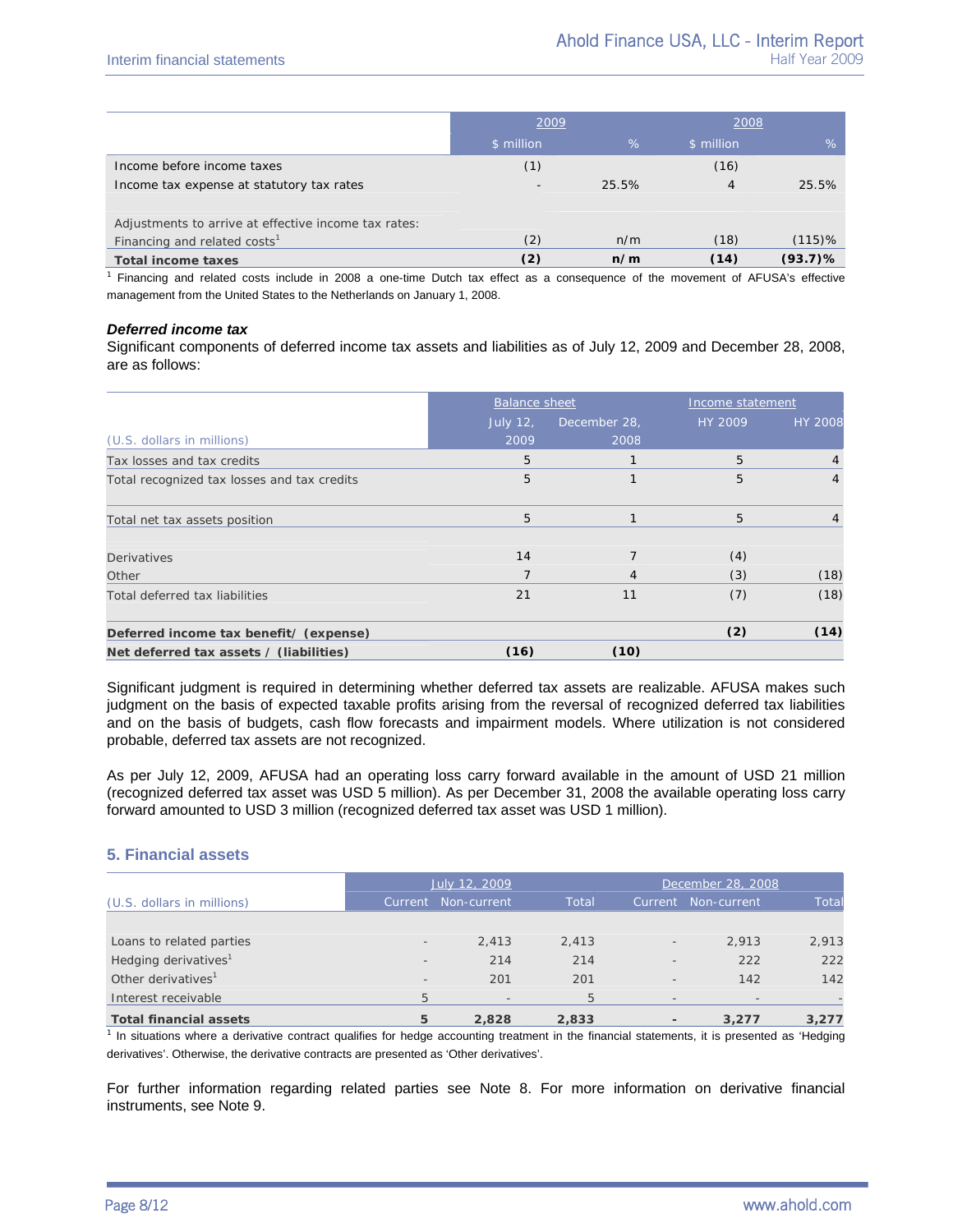## **6. Financial liabilities**

|                                                   |                          | July 12, 2009            |                          |                          | December 28, 2008        |                |
|---------------------------------------------------|--------------------------|--------------------------|--------------------------|--------------------------|--------------------------|----------------|
| (U.S. dollars in millions)                        | Current                  | Non-current              | Total                    |                          | Current Non-current      | Total          |
|                                                   |                          |                          |                          |                          |                          |                |
| EUR 600 notes 5.875%, due March 2012 <sup>1</sup> |                          | 567                      | 567                      |                          | 573                      | 573            |
| USD 500 notes 6.25%, due May 2009                 |                          |                          | $\overline{\phantom{a}}$ | 500                      |                          | 500            |
| USD 700 notes 8.25%, due July 2010 $^2$           | $\overline{\phantom{a}}$ | 503                      | 503                      | $\overline{\phantom{a}}$ | 690                      | 690            |
| USD 500 notes 6.875%, due May 2029                |                          | 50C                      | <i>500</i>               |                          | 500                      | 500            |
| GBP 500 notes 6.50%, due March 2017 <sup>3</sup>  | $\overline{\phantom{a}}$ | 366                      | 366                      | $\overline{\phantom{a}}$ | 324                      | 324            |
| <b>Total notes</b>                                | $\overline{\phantom{a}}$ | 1,936                    | 1,936                    | 500                      | 2,087                    | 2,587          |
| Loans from related parties                        | 345                      | 204                      | 549                      | 345                      | $\overline{\phantom{a}}$ | 345            |
| Accounts payable                                  | 27                       | $\overline{\phantom{a}}$ | 27                       | $\overline{2}$           |                          | $\overline{2}$ |
| Interest payable                                  | 48                       | $\overline{\phantom{a}}$ | 48                       | 83                       | $\overline{\phantom{a}}$ | 83             |
| <b>Total financial liabilities</b>                | 420                      | 2,140                    | 2,560                    | 930                      | 2,087                    | 3,017          |

 $1$  Notes were swapped to USD at an interest rate of 6.835%. During 2005, AFUSA bought back a part of the notes in a principal amount of EUR 193 million and terminated a notional portion of the corresponding swap in the same amount.

 $^2$  USD 10 million was repaid early via an open market repurchase in October 2008. USD 187 million was early repaid in July 2009 as result of a public tender for the notes, with the Company paying a repurchase price of USD 197 million. The one time loss of USD 10 million incurred on the buyback of these notes is reported in the income statement as other financial expense.

3 During 2005 AFUSA bought back GBP 250 million of the notes. The remaining notional amount of GBP 250 million was, through two swap contracts, swapped to USD 356 million and carries a six-month floating U.S. dollar interest rate. AFUSA is required under these swap contracts to redeem the U.S. dollar notional amount through semi-annual installments that commenced in September 2004. USD 137 million has been paid down as of July 12, 2009.

The notes were issued by AFUSA and are guaranteed by Ahold. All related swap contracts have the same maturity as the underlying debt unless otherwise noted. The EUR 600 million and GBP 500 million notes were issued under the Euro Medium Term Note Program ("EMTN Program"). These notes contain customary restrictive covenants, including but not limited to negative pledge covenants and default provisions in the event of a change of control. During the first half-year of 2009, AFUSA was in compliance with the covenants.

## **7. Equity attributable to common shareholders**

#### *Member Interest*

The capital of the Company is composed of uncertificated membership interests, which are not divided into classes or numbers. The members of the Company have an interest in the capital and profit and loss of AFUSA, relative to their respective capital contributions to the Company (the "Member Interest"). At present, AFUSA only has one single member, AFC, which therefore has an interest of 100% in the capital, profit and loss of the Company.

There were no changes in the members of the Company and to their respective Member Interest in 2008 and in the first half-year 2009.

#### *Share capital and additional paid-in capital*

The Company's share capital is USD 10.

On December 31, 2007, the additional paid-in capital of AFUSA was increased in the amount of USD 116 million by means of a capital contribution from Ahold Atlantic Inc, the holder of all Membership Interests in AFUSA at that time.

#### **8 Related parties**

AFUSA has entered into arrangements with related parties within the Ahold Group in the ordinary course of business. These arrangements relate to financing agreements. Transactions were conducted at market prices. For the periods shown below, AFUSA had the following transactions and positions with its related parties: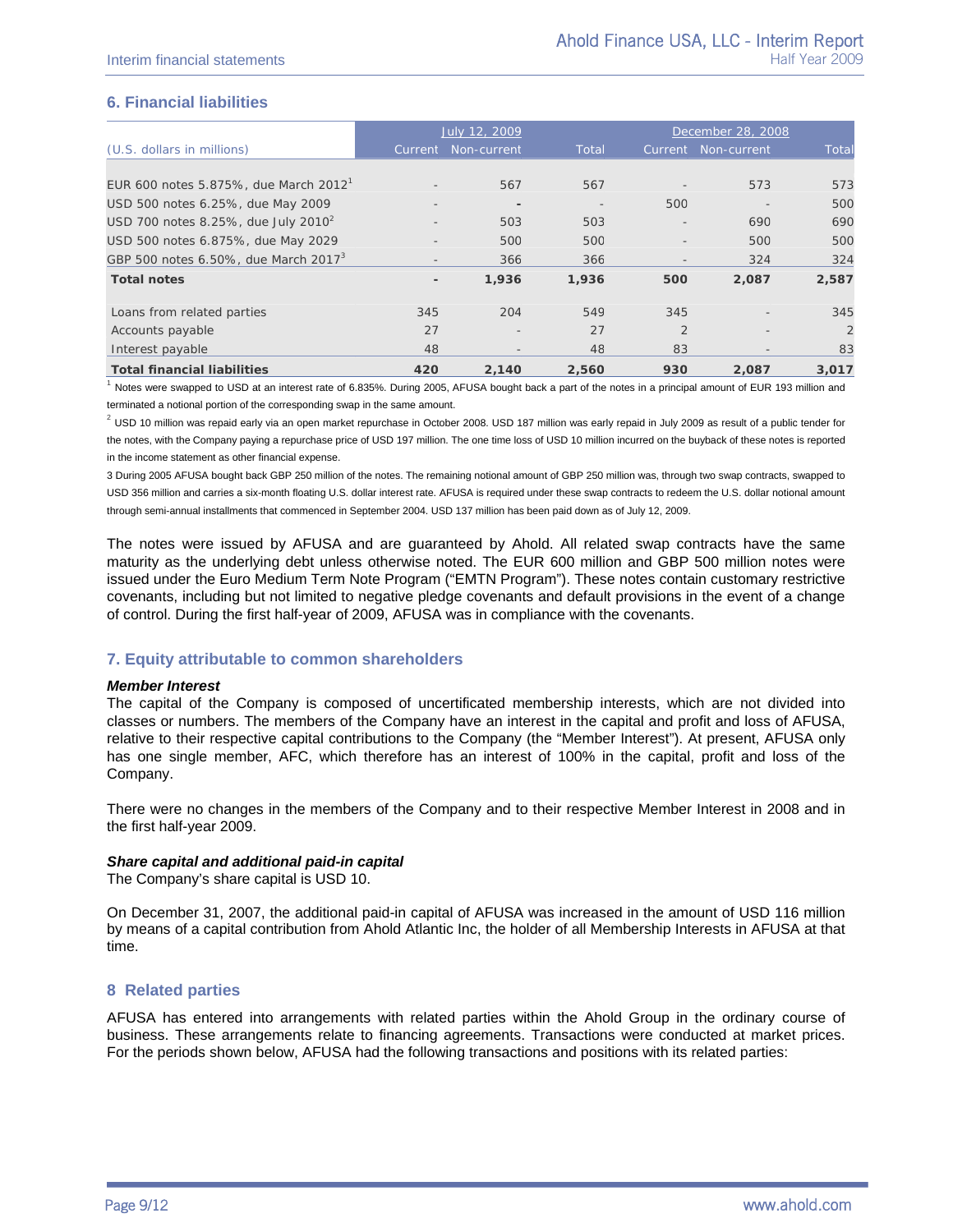|                                 |                          | Income statement - HY 2009 | Balance sheet - July 12, 2009 |                                                  |              |
|---------------------------------|--------------------------|----------------------------|-------------------------------|--------------------------------------------------|--------------|
|                                 | Interest                 | Interest                   | Fair value                    | Amounts owed                                     | Amounts owed |
|                                 | income                   | expense                    |                               | changes in by related parties to related parties |              |
| (U.S. dollars in millions)      |                          |                            | derivatives                   |                                                  |              |
| Ahold (ultimate parent company) | 89                       |                            | 69                            | 2,833                                            |              |
| AFC (parent company)            | $\overline{\phantom{a}}$ | (10)                       | $\overline{\phantom{a}}$      | ۰                                                | (576)        |
| Other related parties           | $\overline{\phantom{0}}$ | (2)                        |                               | $\qquad \qquad \blacksquare$                     |              |
| <b>Total financial assets</b>   | 89                       | (12)                       | 69                            | 2,833                                            | (576)        |

|                                 | Income statement - HY 2008 |                          |                          | Balance sheet - December 28, 2008     |              |  |  |
|---------------------------------|----------------------------|--------------------------|--------------------------|---------------------------------------|--------------|--|--|
|                                 | Interest                   | Interest                 | Fair value               | Amounts owed                          | Amounts owed |  |  |
|                                 | income                     | expense                  | changes in               | by related parties to related parties |              |  |  |
| (U.S. dollars in millions)      |                            |                          | derivatives              |                                       |              |  |  |
| Ahold (ultimate parent company) | 95                         | $\overline{\phantom{a}}$ |                          | 3.277                                 | (1)          |  |  |
| AFC (parent company)            | $\overline{\phantom{a}}$   | $\overline{\phantom{a}}$ | $\overline{\phantom{a}}$ |                                       | (346)        |  |  |
| Other related parties           | $\overline{\phantom{a}}$   | (2)                      |                          | $\sim$                                |              |  |  |
| <b>Total financial assets</b>   | 95                         | (2)                      |                          | 3,277                                 | (347)        |  |  |

AFUSA does not have any employees.

## **9 Financial risk management and financial instruments**

#### *Financial risk management*

AFUSA is subject to the financial risk management of the Ahold Group. In accordance with Ahold treasury policy, AFUSA enters into derivative instruments solely for the purpose of hedging exposures, which correspond to managing interest rate and currency risks arising from the Ahold Group's operations and its sources of finance. AFUSA does not enter into derivative financial instruments for speculative purposes.

### *Currency translation risks and currency transaction risks*

AFUSA is exposed to foreign currency translation risks and currency transaction risks relating to cash flows, including liabilities denominated in foreign currencies (Euro and British Pounds). Currency exchange rate volatility and movement could, therefore, have an adverse effect on the financial position, financial results and liquidity. To protect the value of future foreign currency cash flows, including interest on notes and principal payments and the value of liabilities denominated in foreign currency, AFUSA seeks to mitigate its foreign currency exchange exposure by entering into various derivative financial instruments, including currency swaps.

#### *Interest rate risk*

AFUSA's interest rate risk arises from its debt. To manage interest rate risk, AFUSA complies with Ahold's interest rate management policy for reducing volatility in its interest expense and maintaining a target percentage of its debt in fixed rate instruments. AFUSA's financial position is fixed by long-term debt issues and the use of derivative financial instruments such as interest rate swaps and cross-currency interest rate swaps: As of July 12, 2009, after taking into account the effect of interest rate swaps and cross currency swaps, approximately 83 percent of AFUSA's long-term borrowings are at fixed rate of interest.

#### *Credit risk with respect to certain financial instruments*

All financial assets of AFUSA are held from the related parties of the Ahold Group, therefore AFUSA has no direct exposure to third party credit risk.

#### *Liquidity risk*

AFUSA's notes including interest payments are fully guaranteed by its ultimate parent company Ahold. All other financial liabilities of AFUSA are held against the related parties from the Ahold Group.

The following tables summarize the maturity profile of the AFUSA's derivative financial instruments and nonderivative financial liabilities as of July 12, 2009 and December 28, 2008 respectively, based on contractual undiscounted payments: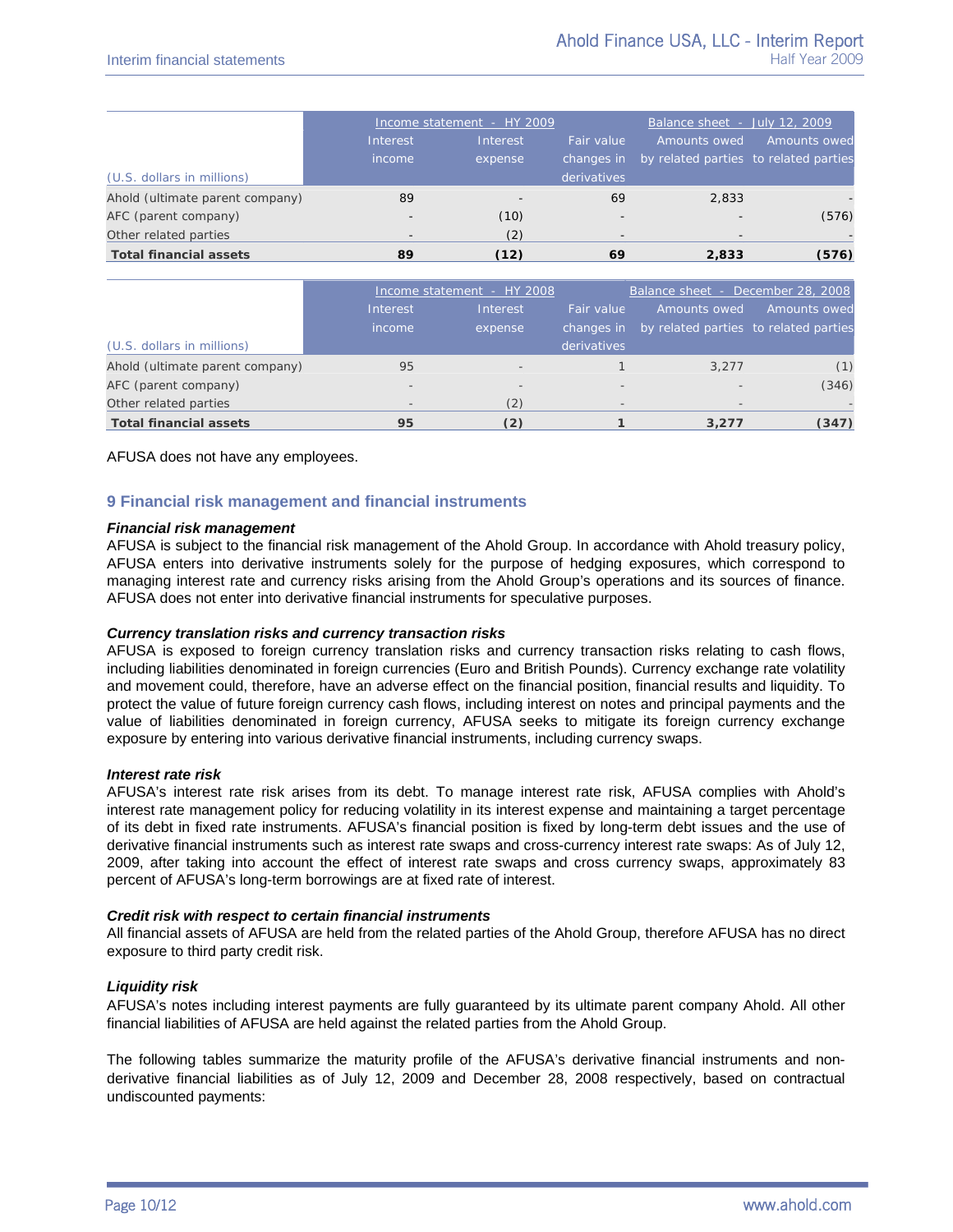|                                               | Contractual cash flows |                                                        |         |         |         |
|-----------------------------------------------|------------------------|--------------------------------------------------------|---------|---------|---------|
| July 12, 2009                                 |                        | Net carrying Within 1 year Between 1 and After 5 years |         |         | Total   |
| (U.S. dollars in millions)                    | amount                 | 5 years                                                |         |         |         |
| Non-derivative financial liabilities          |                        |                                                        |         |         |         |
| <b>Notes</b>                                  | (1,936)                | (135)                                                  | (1,400) | (1,500) | (3,035) |
| Loans from related parties                    | (549)                  | (345)                                                  | (204)   | $\sim$  | (549)   |
| Accounts payable and interest payable         | (75)                   | (75)                                                   |         |         | (75)    |
| Derivative financial assets                   |                        |                                                        |         |         |         |
| Cross currency derivatives and interest flows | 393                    | (20)                                                   | 154     | 388     | 522     |
| Interest derivatives and interest flows       | 22                     | 11                                                     | 14      |         | 24      |

|                                               | Contractual cash flows |                                                        |         |          |          |
|-----------------------------------------------|------------------------|--------------------------------------------------------|---------|----------|----------|
| December 28, 2008                             |                        | Net carrying Within 1 year Between 1 and After 5 years |         |          | Total    |
| (U.S. dollars in millions)                    | amount                 |                                                        | 5 years |          |          |
| Non-derivative financial liabilities          |                        |                                                        |         |          |          |
| <b>Notes</b>                                  | (2,586)                | (664)                                                  | (1,653) | (1, 494) | (3, 811) |
| Loans from related parties                    | (345)                  | (345)                                                  |         |          | (345)    |
| Accounts payable and interest payable         | (85)                   | (85)                                                   |         |          | (85)     |
| Derivative financial assets                   |                        |                                                        |         |          |          |
| Cross currency derivatives and interest flows | 326                    | (15)                                                   | 164     | 326      | 475      |
| Interest derivatives and interest flows       | 38                     | $\qquad \qquad$                                        | 20      | 23       | 43       |

All financial instruments held at the reporting date, and for which payments are already contractually agreed, have been included. Amounts in foreign currency have been translated using the reporting date closing rate. Cash flows arising from financial instruments carrying variable interest payments have been calculated using the forward curves interest rates as of July 12, 2009 and December 28, 2008, respectively.

## **Financial instruments**

#### *Fair values of financial instruments*

The following table presents the fair values of financial instruments, based on AFUSA's categories, including their current portions, compared to the carrying amounts at which these instruments are included in the balance sheet:

|                                    |          | July 12, 2009 |                          | December 28, 2008 |
|------------------------------------|----------|---------------|--------------------------|-------------------|
|                                    | Carrying | Fair          | Carrying                 | Fair              |
| (U.S. dollars in millions)         | amount   | value         | amount                   | value             |
|                                    |          |               |                          |                   |
| Loans to related parties           | 2,413    | 2,842         | 2,913                    | 3,540             |
| <b>Derivatives</b>                 | 415      | 415           | 364                      | 364               |
| Interest receivable                | 5        | 5             | $\overline{\phantom{a}}$ |                   |
| <b>Total financial assets</b>      | 2,833    | 3,262         | 3,277                    | 3,893             |
| <b>Notes</b>                       | (1,936)  | (2,023)       | (2,587)                  | (2,508)           |
| Loans from related parties         | (549)    | (556)         | (345)                    | (355)             |
| Accounts payable                   | (27)     | (27)          | (2)                      | (2)               |
| Interest payable                   | (48)     | (48)          | (83)                     | (83)              |
| <b>Total financial liabilities</b> | (2,560)  | (2,654)       | (3,017)                  | (2,948)           |

The fair values of quoted borrowings are based on year-end ask-market quoted prices. The fair values of other non-derivative financial assets and liabilities that are not traded in an active market are estimated using discounted cash flow analyses based on market rates prevailing at year-end. The fair values of derivative financial assets and liabilities are estimated by discounting future cash flows with prevailing market rates or based on the